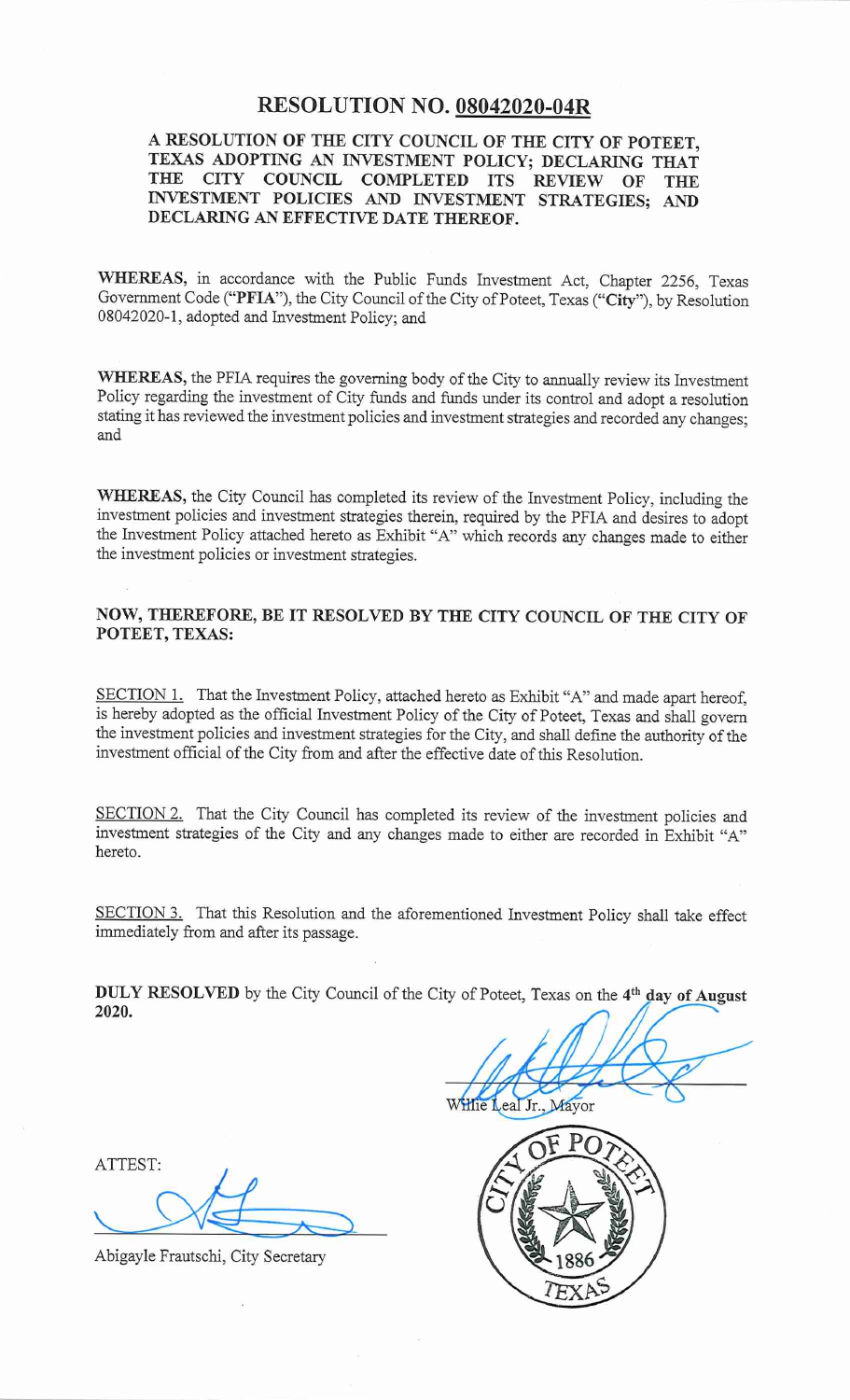# **CITY OF POTEET, TEXAS**

# **INVESTMENT POLICY AND STRATEGY**

Adopted August 04, 2020

#### **I. INTRODUCTION**

It is the policy of the City of Poteet that the administration of its funds and the investment of those funds shall be handled as its highest public trust. Investments shall be made in a manner which will provide the maximum security of principal while meeting the daily cash flow needs of the City and conforming to the Public Funds Investment Act (the "Act") Texas Government Code Chapter 2256. It is the intent of the City to be in complete compliance with local law and the Act.

The receipt of a market rate of return will be secondary to the requirements for safety and liquidity. The earnings from investment will be used in a manner that best serves the interests of the City.

The purpose of this Policy is to set specific investment policy and strategy guidelines. Direct specific investment parameters for the investment of public funds in Texas are found in the Act. The Public Funds Collateral Act, Chapter 2257, Texas Government Code, specifies collateral requirements for all public Texas funds deposits.

#### **II. SCOPE**

This investment policy applies to all financial assets of the City and any new funds created unless specifically exempted by the City Council and this Policy.

#### **III. OBJECTIVES**

It is the policy of the City that all funds shall be managed and invested with four primary objectives, listed in order of their priority: safety, liquidity, diversification, and yield. Investments are to be chosen in a manner which promotes diversity. To match anticipated cash flow requirements the maximum weighted average maturity (WAM) of the overall portfolio may not exceed 6 months.

#### **Safety**

The primary objective of the investment activity is the preservation of capital. Each investment transaction shall be conducted in a manner to avoid capital losses, whether from security defaults, safekeeping, or erosion of market value. Investments in high credit quality securities and decisions based on anticipated cash needs are primary factors in providing safety.

#### Liquidity

The investment portfolio shall be structured to meet all expected obligations in a timely manner. This shall be achieved by matching investment maturities with forecasted cash flow liabilities and maintaining additional liquidity for unexpected liabilities.

#### Diversification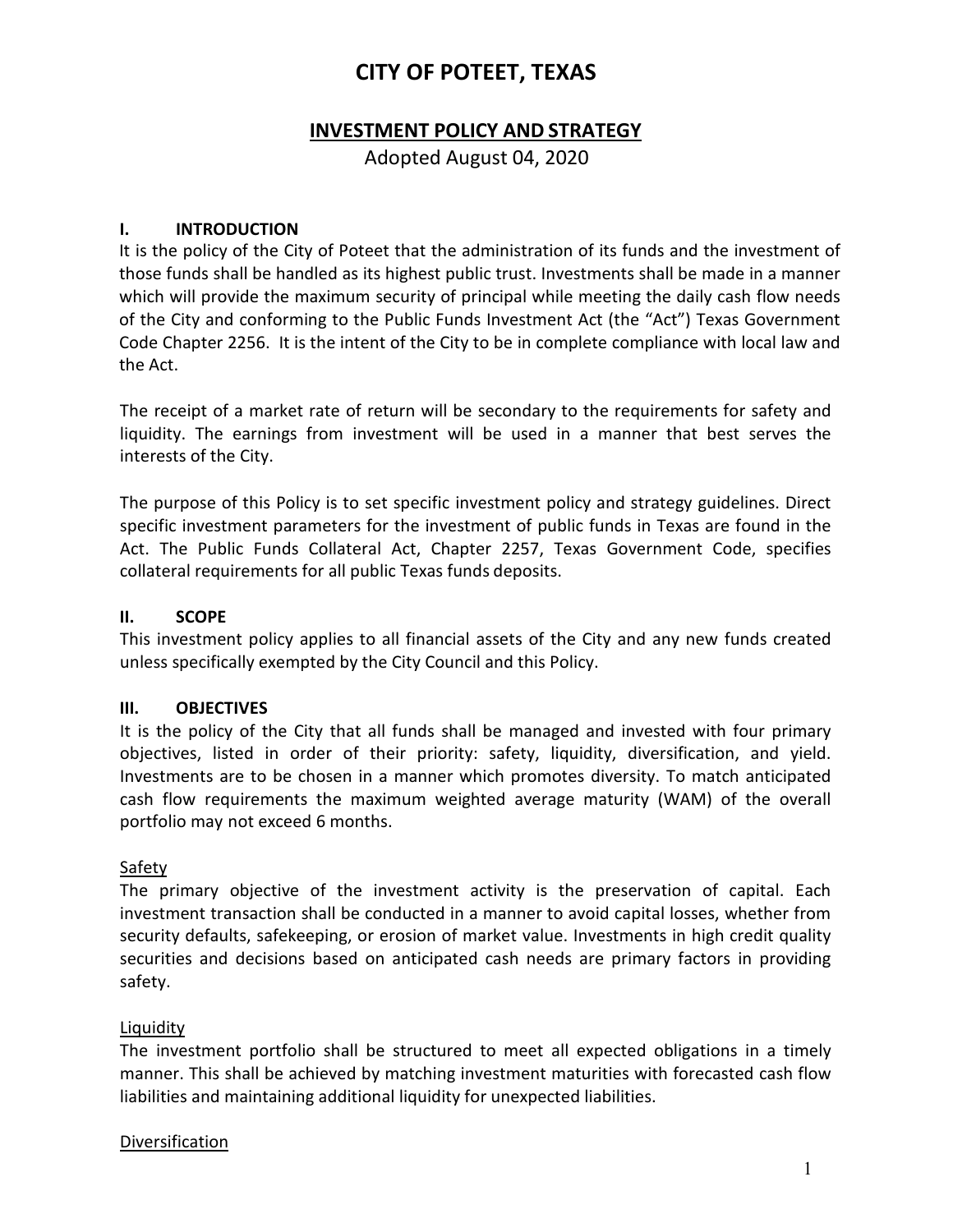The portfolio shall be diversified by institution, market sector and maturity as much as possible.

## Yield

The benchmark for the commingled portfolio shall be the comparable period of 6-month U.S. Treasury Bill, designated for its comparability to the expected average cash flow pattern and the Policy maximum weighted average maturity (WAM) limit of 6 months. The investment program shall seek to augment returns above this threshold consistent with risk limitations identified and the City's prudent investment strategy.

Cash management is the process of managing funds in order to insure maximum cash availability and reasonable yield on short-term investments. The City shall strive for a cash management program which includes timely collection of accounts receivable, vendor payments in accordance with invoice terms, and prudent investment of assets.

#### **IV. INVESTMENT STRATEGY**

The City may maintain one commingled portfolio for investment purposes which incorporates the specific uses and the unique characteristics of the funds in the portfolio. The investment strategy has as its primary objective assurance that anticipated liabilities are matched, and adequate investment liquidity provided. The City shall pursue a conservative portfolio management strategy based on a buy-and-hold philosophy. This may be accomplished by creating a laddered maturity structure with some extension for yield enhancement. The maximum maturity of any security will be two years and the maximum dollar weighted average maturity of 6 months or less will be calculated using the stated final maturity date of each security.

The investment strategy for debt service funds shall have as its primary objective the timely payment of debt service obligations. Successive debt service dates will be fully funded before any investment extensions are made.

#### **V. DELEGATION OF RESPONSIBILITY**

No unauthorized person may engage in an investment transaction and all transactions shall be executed as provided under the terms of this Policy and its supporting procedures.

#### Investment Officer(s)

The City Administrator, City Secretary and Accountant will be designated as Investment Officers, by the City Council resolution, responsible for investment decisions and activities. The Investment Officer(s) are responsible for creating and maintaining the portfolio in accordance with this Policy, providing timely quarterly reporting to the Council, and establishing supporting procedures. The City may further contract with an SEC registered investment adviser for non-discretionary management of the portfolio.

All investment officers shall attend at least ten (10) hours of training, from sources approved by the City Council, within twelve months of designation as investment officer and shall attend eight (8) hours of training every two successive fiscal years.

Investment Officers shall refrain from personal and business activity that could conflict with proper execution of the investment program or which could impair their ability to make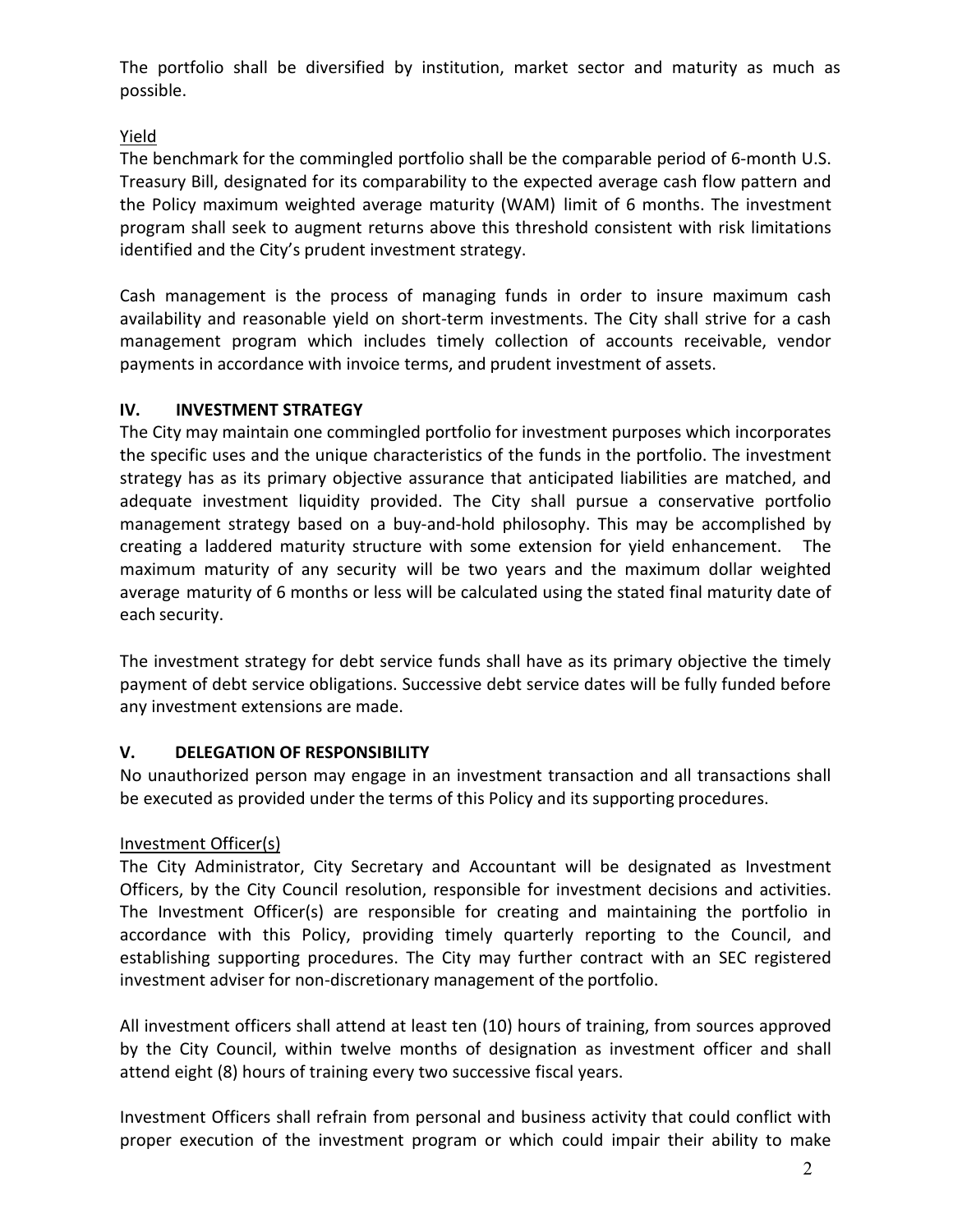impartial investment decisions. Disclosure shall be made to the City Manager. An Investment Officer who has a personal business relationship within the two levels of blood or marriage with an organization seeking to sell an investment to the City who meets the parameters established in the Act, shall file a statement disclosing that relationship to the City Council and the Texas Ethics Commission.

### **VI. PRUDENCE AND CONTROLS**

The standard of prudence to be applied to all City investments shall be the "prudent person" rule, which states:

"Investments shall be made with judgment and care, under circumstances then prevailing, which persons of prudence, discretion and intelligence exercise in the management of their own affairs, not for speculation, but for investment, considering the probable safety of their capital as well as the probable income to be derived."

In determining whether an investment officer has exercised prudence with respect to an investment decision, the determination shall be made taking into consideration the investment of all funds under the City's control over which the officer has responsibility rather than a consideration as to the prudence of a single investment.

The Investment Officer, acting in accordance with written procedures and exercising due diligence, shall be responsible but not liable for a specific security's credit risk or market price changes, provided that these deviations are reported immediately, and that appropriate action is taken to control adverse developments.

#### Internal Controls

The Investment Officer is responsible for establishing and maintaining internal controls to reasonably assure that assets are protected from loss, theft, or misuse. The concept of reasonable assurance recognizes that the cost of a control should not exceed the benefits likely to be derived, and, the valuation of costs and benefits requires ongoing estimates and judgments by management.

The internal controls shall address the following points at a minimum:

- Control of collusion,
- Separation of transaction authority from accounting and record keeping,
- Safekeeping of owned and pledged securities,
- Clear delegation of authority,
- Written confirmation for all transactions, and
- Review, maintenance and monitoring of security procedures both manual and automated.

Annually the Investment Officer shall perform an internal compliance audit to assure compliance with requirements of this Policy and the Act. Annually, the City's external auditor shall review the quarterly reports.

#### Cash Flow Forecasting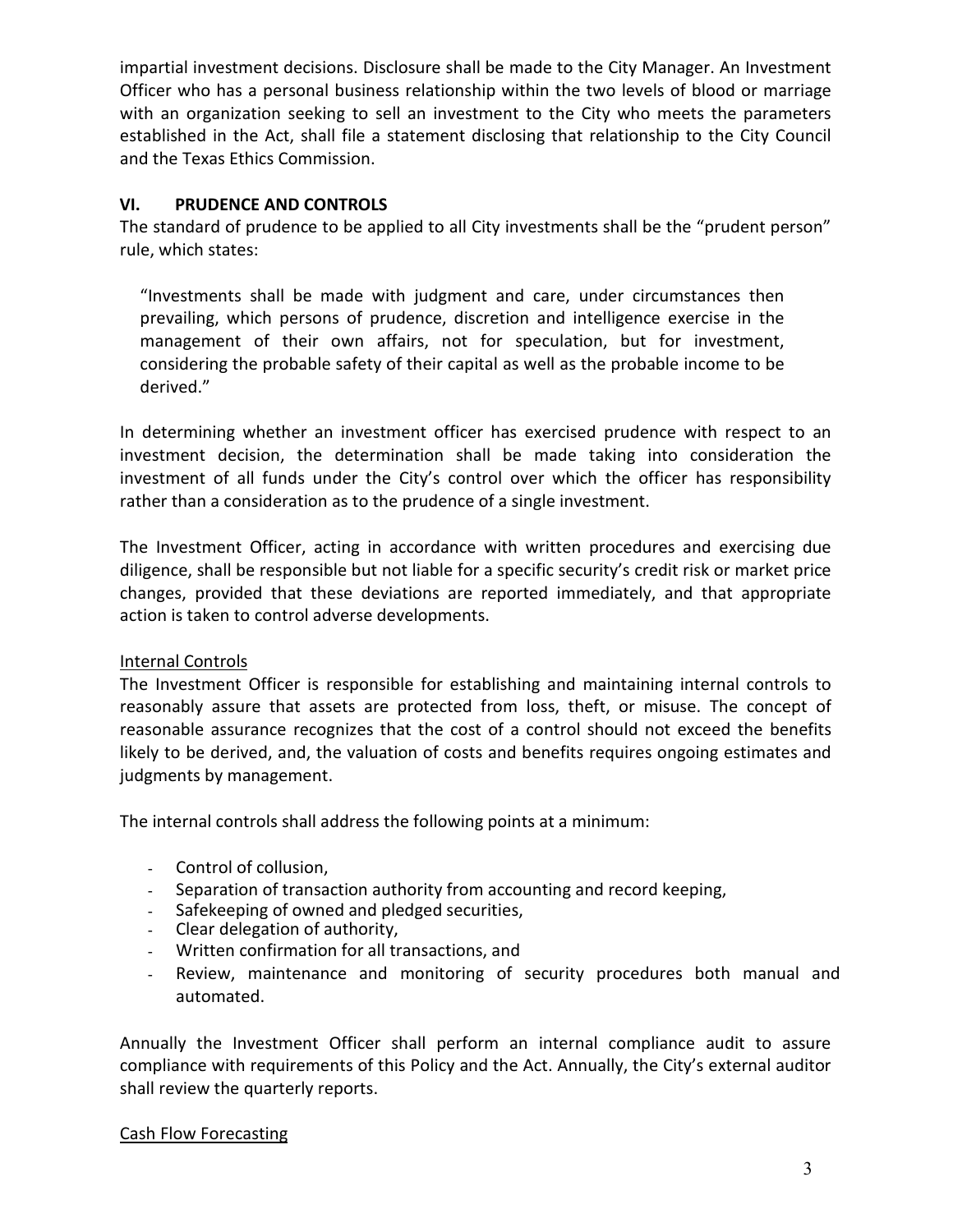Cash flow forecasting is designed to protect and sustain the cash flow requirements of the City. The Investment Officer will analyze needs and maintain a cash flow plan to monitor and forecast cash positions for investment purposes.

#### Competitive Bidding

All security transactions will be made on documented competitive bid basis to assure the City is receiving the best available market rates. When-issued US agency securities should be compared to other securities available in the secondary market to determine competitiveness.

#### Monitoring Credit Ratings

The Act requires that securities requiring a specific credit rating must be liquidated if the rating falls below the minimum rating. The Investment Officer shall monitor, on no less than a monthly basis, the credit rating on all authorized investments in the portfolio for which the policy requires a credit rating. The rating should be based upon independent information from a nationally recognized rating agency. If any security falls below the minimum rating required by Policy, the Investment Officer shall notify the

City Council of the loss of rating, and liquidation options within two days.

#### Monitoring FDIC Status for Mergers and Acquisitions

A merger or acquisition of brokered CDs into one bank reduces FDIC coverage. The Investment Officer shall monitor, on no less than a weekly basis, the status and ownership of all banks issuing brokered CD securities owned by the City based upon information from the FDIC (fdic.gov). If any bank has been acquired or merged with another bank in which brokered CDs are owned by the City, the Investment Officer or Adviser shall immediately liquidate any brokered CD which places the City above the FDIC insurance level.

#### **VII. AUTHORIZED INVESTMENTS**

Assets of the City may be invested only in the following instruments as further defined by the Act. If changes are made to the Act they will not be authorized until this Policy is modified and adopted by the City Council. All investment transactions will be made on a competitive basis.

A. Obligations of the United States Government, its agencies, and instrumentalities with a maximum stated maturity of 2 years excluding mortgage backed securities.

B. Fully insured or collateralized depository certificates of deposit from banks in Texas, with a maximum maturity of 2 years insured by the Federal Deposit Insurance Corporation, or its successor, or collateralized in accordance with this Policy.

C. AAA-rated, Texas Local Government Investment Pools which strive to maintain a \$1 net asset value (NAV) AND as defined by the Act and authorized by resolution of the City Council.

D. AAA-rated, SEC registered money market mutual funds in compliance with SEC Rule 2a-7 and striving to maintain a \$1 net asset value.

E. FDIC insured, brokered certificates of deposit securities from a bank in any US state, delivered versus payment (DVP) to the City's safekeeping agent, to maturity. Before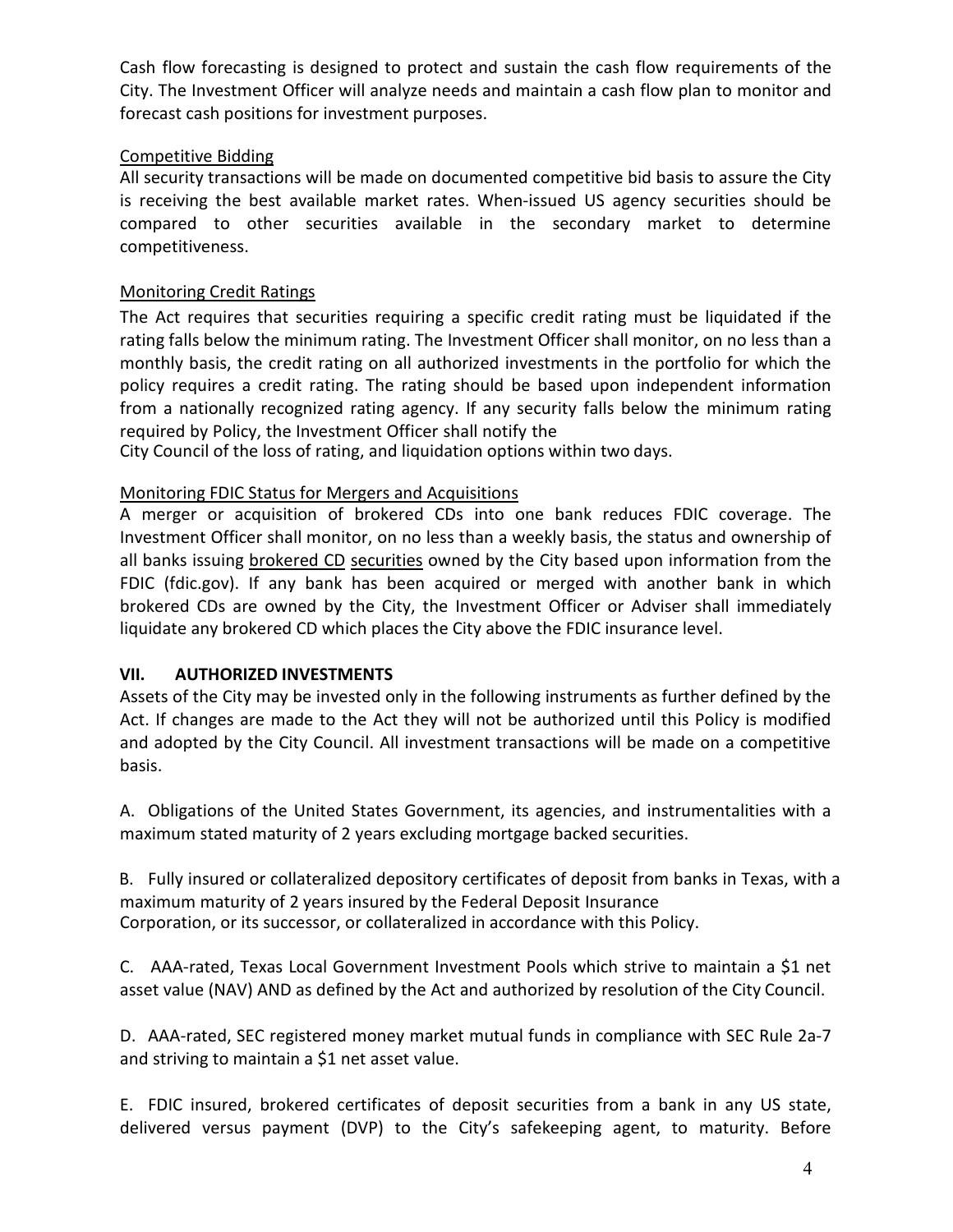purchase, the Investment Officer must verify the FDIC status of the bank on [www.fdic.gov](http://www.fdic.gov/) to assure that the bank is FDIC insured.

F. FDIC insured or collateralized interest bearing and money market accounts from any FDIC insured bank in Texas.

G. Share certificates from credit unions doing business in Texas which are fully insured by the National Credit Union Share Insurance Fund and with a maximum stated maturity of 12 months.

H. General debt obligations of any US state or political subdivision rated A or better with a stated maturity not to exceed 12 months.

#### Delivery versus Payment

All securities shall be purchased on a delivery versus payment (DVP) settlement basis. Funds shall not be released until receipt of the security by the City's approved safekeeping depository. The depository shall provide the City with proof of ownership or claim by an original document delivered to the City.

#### **VIII. REPORTING**

#### Quarterly Reporting

The Investment Officers shall prepare and submit a signed quarterly investment report to the City Council in accordance with the Act giving detail information on each portfolio and bank position and summary information to permit an informed outside reader to evaluate the performance of the investment program. The report will include the following at a minimum:

- A full description of each individual security or bank/pool position held at the end of the reporting period including the amortized book and market value at the beginning and end of the period,
- Unrealized gains or losses (book value minus market value),
- Overall change in market value during the period as a measure of volatility,
- Weighted average yield of the portfolio and its applicable benchmarks,
- Earnings for the period (accrued interest plus accretion minus amortization),
- Allocation analysis of the total portfolio by market sector and maturity, and
- Statement of compliance of the investment portfolio with the Act and the Investment Policy signed by the Investment Officer(s).

Market prices for the calculation of market value will be obtained from independent sources.

#### **IX. FINANCIAL COUNTER-PARTIES**

#### Depository

At least every five years, a banking services depository shall be selected through a competitive request for proposal [application] or bid process in accordance with the Texas Government Code 105. In selecting a depository, the services, cost of services, credit worthiness, earnings potential, and collateralization by the institutions shall be considered. If securities require safekeeping, the RFP/bid will request information on safekeeping services. The depository contract will provide for collateral if balances exceed the FDIC insurance balance per tax identification number.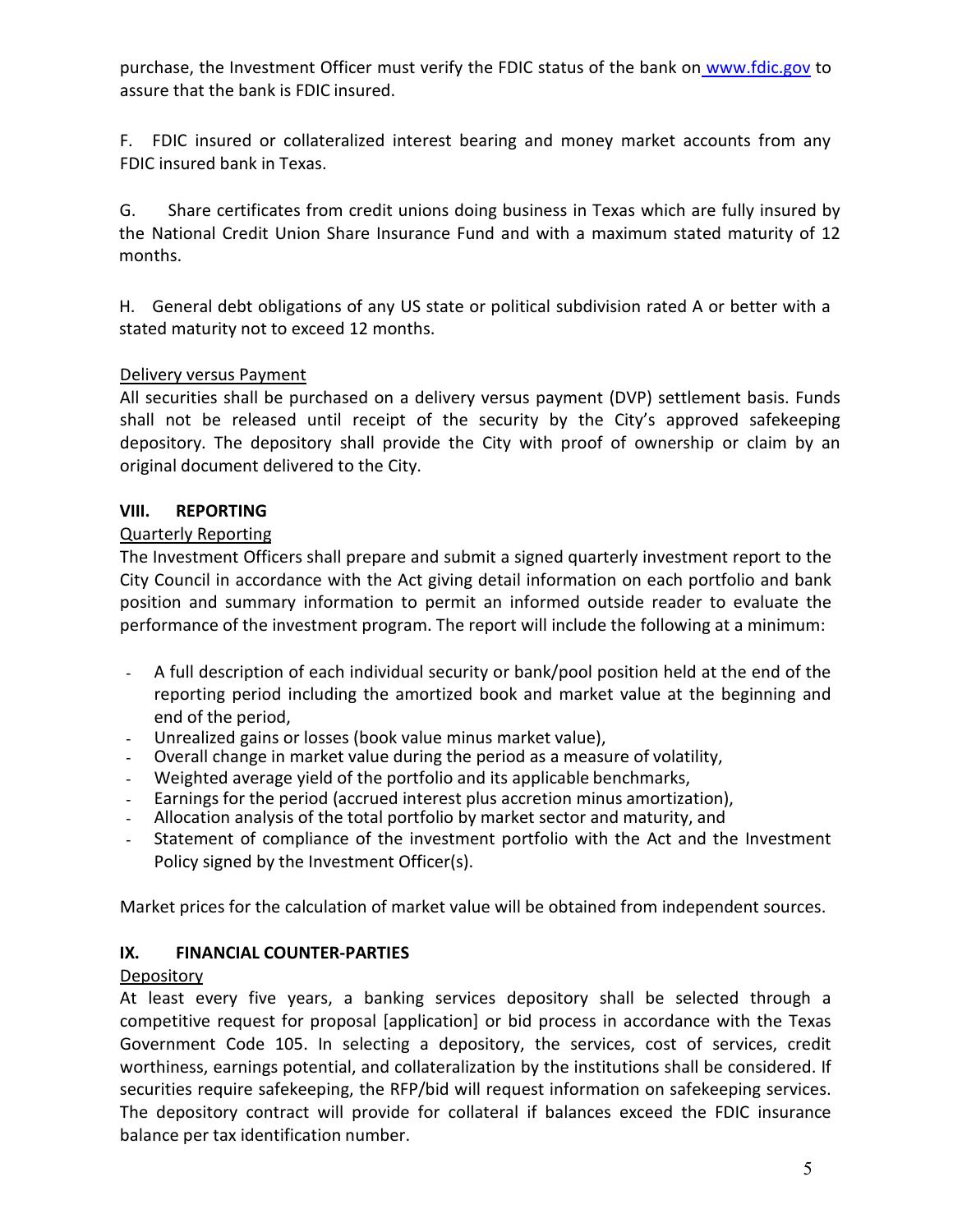All time and demand deposits in any depository of the City shall be insured or collateralized at all times in accordance with this Policy.

Other banking institutions, from which the City may purchase certificates of deposit or place interest bearing accounts, will also be designated as a depository for depository/collateral purposes. All depositories will execute a depository agreement and have the Bank's Board or Bank Loan Committee pass a resolution approving the agreement if collateral is required.

### Security Broker/Dealers

All broker/dealers who desire to transact business with the City must supply the following documents to the Investments Officer(s).

- Financial Industry Regulatory Authority (FINRA) certification and CRD #
- proof of Texas State Securities registration

Each broker/dealer will be sent a copy of the City's investment policy. If material changes are made to the policy, the new policy will be sent to the broker/dealer.

Each local government pool must be provided a copy of the City's current Investment Policy and certify to a review of the Policy stating that the pool has controls in place to assure only Policy approved investments will be sold to the City.

A list of qualified broker/dealers will be reviewed and approved at least annually by the City Council. In order to perfect the DVP process the banking services depository, or its brokerage subsidiary, will not be used as a broker.

#### **XI. COLLATERAL**

#### Time and Demand Deposits Pledged Collateral

All bank time and demand deposits shall be collateralized above the FDIC coverage by pledged collateral. In order to anticipate market changes and provide a level of security for all funds, collateral will be maintained and monitored by the pledging depository at a market value of 102% of the deposited principal and accrued interest on the deposits. The bank shall monitor and maintain the margins on a daily basis.

Collateral pledged to secure deposits shall be held by an independent financial institution outside the holding company of the depository. If required, the collateral agreement with the depository shall be approved by resolution of the Bank Board or Bank Loan Committee. The Custodian or bank shall provide a monthly report of collateral directly to the City.

All collateral shall be subject to inspection and audit by the City or independent auditors.

#### Authorized Collateral

Only the following securities are authorized as collateral for time and demand deposits or repurchase agreements:

A. FDIC insurance coverage.